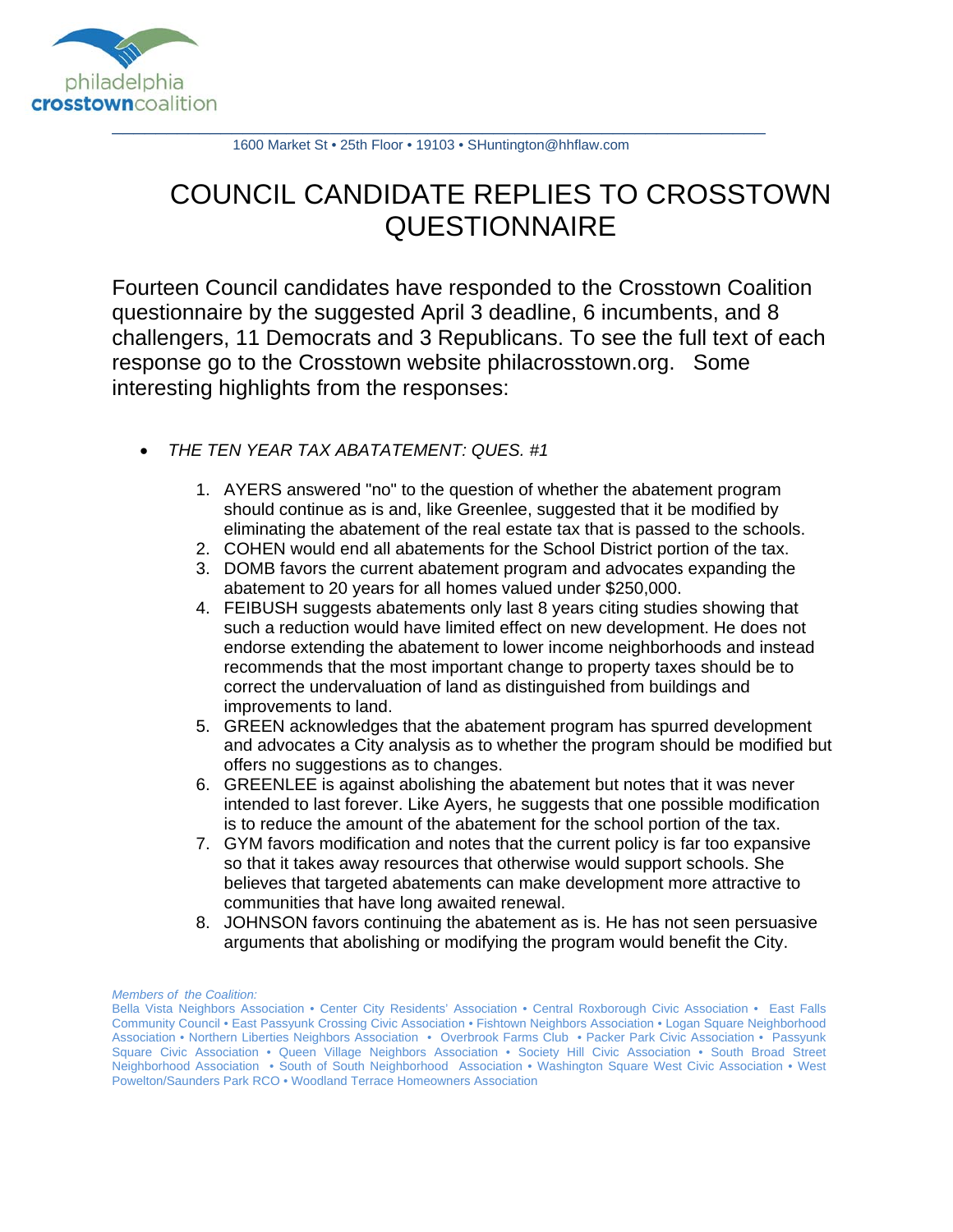- 9. OH favors modification so that it applies to areas not being developed and unlikely to attract development in the foreseeable future. The year term and percentage "may be modified".
- 10. O'BRIEN answered "yes" the abatement should continue but is "open to modification" because the marketplace has changed and the incentive may not be necessary or could be reduced to a shorter time.
- 11. REYNOLDS BROWN believes a citywide 10 year abatement no longer benefits all City citizens. She favors scaling back the program and targeting it to neighborhoods in need of growth and development.
- 12. SQUILLA replies that the abatement program should spread to areas where it is not currently attracting development by "maybe" increasing the term to 15 or 20 years. He also urges an abatement for affordable housing.
- 13. STEINKE acknowledges the success of the 10 year abatement program but states that it may be time to diminish the school district portion to 5 years.
- 14. WYATT recommends "exploring additional reforms . . . to promote . . . housing for low or moderate income households" but offers no specific suggestions.
- *FREQUENCY OF REAL ESTATE TAX REASSESSMENTS: QUES #2* 
	- 1. AYERS defers to "the expertise of a review commission" as to the frequency of assessments but urges that reassessment cost, reassessment accuracy and potential negative effects be considered.
	- 2. COHEN notes that "technically properties are supposed to be reassessed annually" but that values do not change rapidly enough to justify the expense of annual reassessments. She suggests reassessments every 3 – 5 years but annual assessment for center commercial properties in center city growth areas.
	- 3. DOMB states that assessments should occur regularly but not less than every 5 years.
	- 4. FEIBUSH urges assessments every 3 years but calls for immediate reassessments of properties transferred in arms length sales. He urges that the inequities of the AVI program be addressed, particularly the underassessment of land.
	- 5. GREEN did not provide a recommendation as to the frequency of reassessments and instead urges that the City improve its assessment process and educate citizens regarding the assessment process.
	- 6. GREENLEE calls for reassessments every 3 or 4 years and cautions that annual reassessments lead to mistakes, appeals, confusion and frustration.
	- 7. GYM makes no specific recommendations and defers to "best practices" as to the frequency of assessments but urges that the City should never again let decades pass between reassessments. She also urges that "we reconsider how we value vacant land."
	- 8. JOHNSON suggests reassessments every 10 years to coincide with the census and requests that adequate protections be put in place for vulnerable residents and that the tax rate be as low as possible.
	- 9. O'BRIEN favors annual reassessments stating that property owners need a predictable and fixed schedule.
	- 10. OH writes that state law requires yearly assessments but asserts that Phila. does not have the funds or personnel so he suggests assessments every 3 to 4 years.
	- 11. REYNOLDS BROWN suggests reassessing every 2 or 3 years.
	- 12. SQUILLA urges that  $\frac{1}{4}$  of the City be reassessed every year so as to enable the assessors to do a thorough job on a smaller section of the City.
	- 13. STEINKE recommends rolling assessments of each property every 2 years.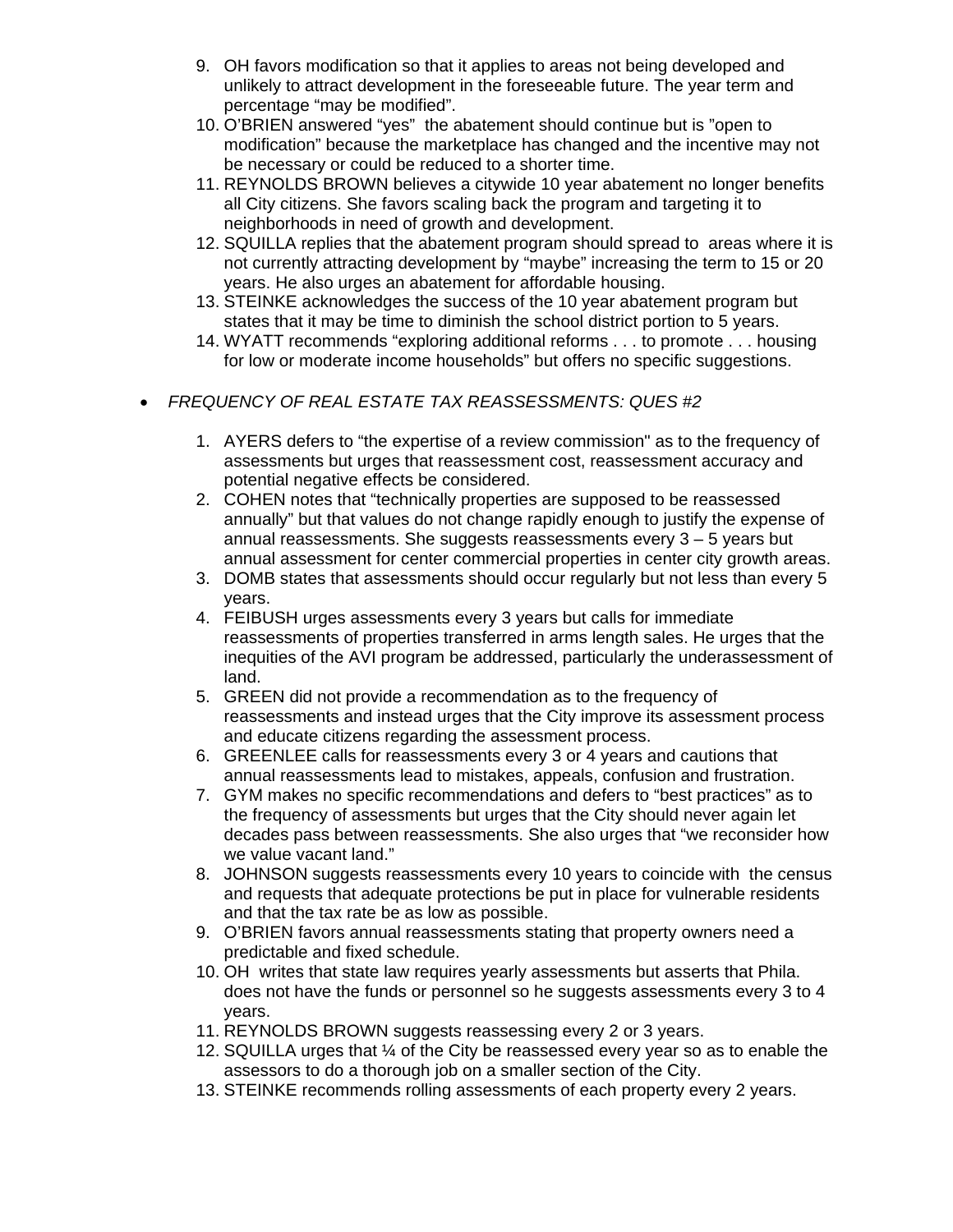- 14. WYATT makes no specific recommendation but suggests more regular reassessments where prices rise rapidly.
- *SHIFT FROM WAGE/BUSINESS TO REALTY TAXES*: *QUES #3*
	- 1. AYERS answered "yes" revenue sourcing should shift from wage and business taxes to real estate levies noting that our business/wage taxes are "prohibitively high . . compared to peer cities" but urged that the shift be gradual and not unjustly regressive.
	- 2. COHEN disagrees with the general approach noting that the City's low tax rate advantages us over the suburbs and that higher realty tax rates in NYC and DC work because they have peculiar advantages but she does support taxing commercial properties at a higher rate than residential while shielding small businesses from rate shocks.
	- 3. DOMB favors the shift and suggests finding alternate revenue sources to reduce the Gross Receipts and BIRT taxes.
	- 4. FEIBUSH is against such a shift because it would be regressive and impact low income residents. He notes that NY or DC property values dwarf those of Philadelphia so inter city comparisons are not useful and claims that the revenue decrease from a wage tax cut of 1% would amount to the equivalent of 50% of the current real estate proceeds.
	- 5. GREEN endorses the shift and supports the plan advocated by the Center City District and Jerry Sweeney of Brandywine Realty to decrease the wage tax rate and increase the commercial realty tax rate.
	- 6. GREENLEE favors reducing wage and business taxes but is against a major shift in real estate taxes absent a study on the effects of homeowners. He also hopes that the state will permit an increase of the commercial realty tax rate relative to the residential rate per the Center City District/ Brandywine Realty proposal.
	- 7. GYM is circumspect about this proposal. She agrees that taxes should not be levied on things that can leave versus real estate which is stationary but suggests increased taxes on out of town businesses that sell goods here. She maintains that the City's economy would improve not just by the reduction of taxes. Also needed are improvements in schools and city services to retain a middle class work force able to provide businesses with a skilled work force.
	- 8. JOHNSON is open to this suggestion of a shift to real estate taxation but makes no commitment noting that details matter. He calls for Council hearings on the question.
	- 9. OH would not rush to shift too much to real estate. He notes that in the modern economy people can work from home or outside the City even if their employers office is in the City. He believes that the real estate and workforce of NYC, DC and Boston are not comparable to those of Phila. Even so, he urges reduction of rates on wage and net profits, U & O and business receipts taxes.
	- 10. O'BRIEN says "we need to seriously look at reducing our city wage tax" and notes with approval the Center City District/Brandywine Realty proposal but observes the difficult challenge for potential loss of revenue during any shift in taxation.
	- 11. REYNOLDS BROWN states that all city taxes are interconnected and that universal reform should occur within an approach where taxes shift from workers and businesses to realty.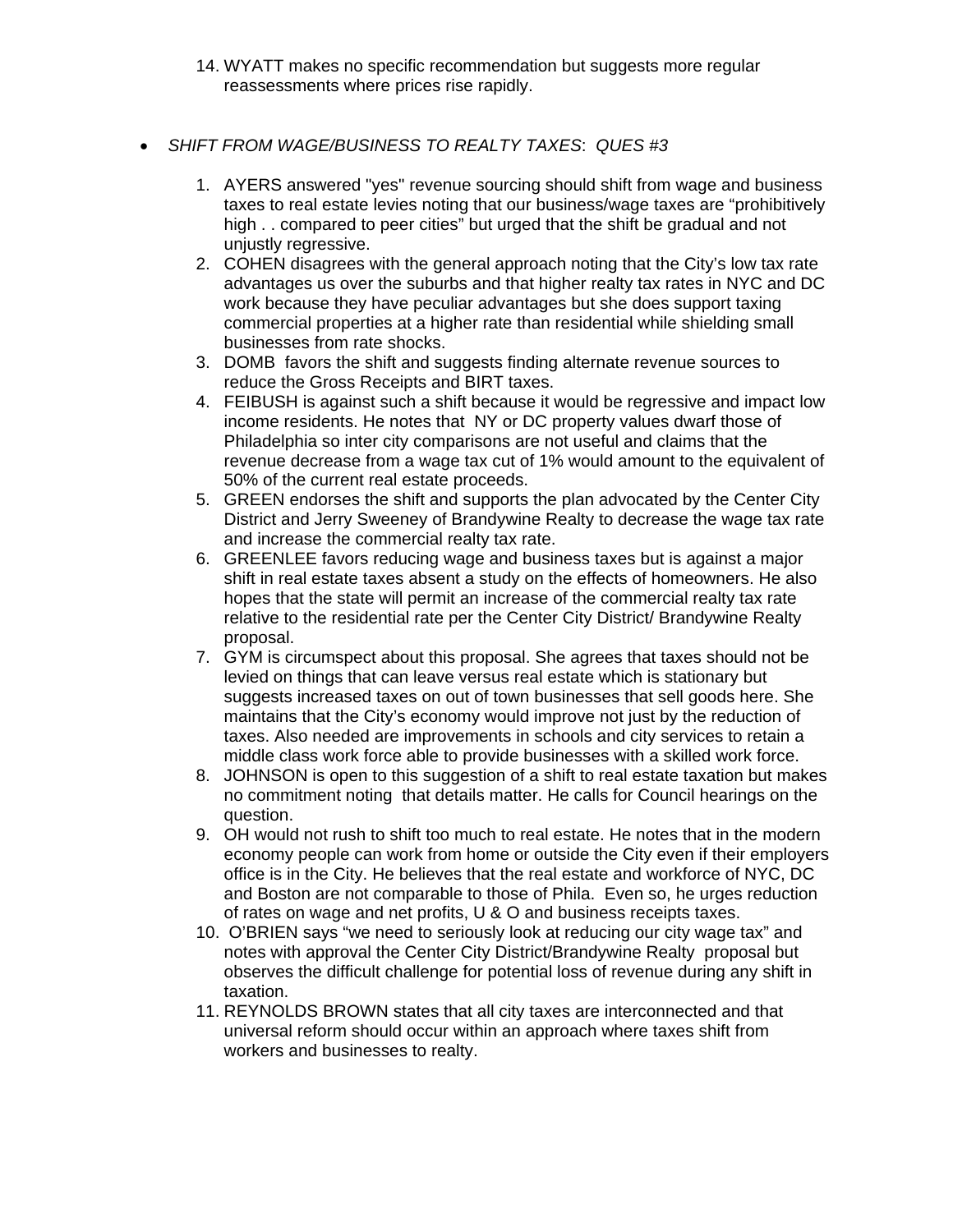- 12. SQUILLA urges the Center City District/Brandywine approach of a greater tax rate on commercial properties to effectuate a shift from wage/business taxes to realty taxes.
- 13. STEINKE states that the current tax programs are business unfriendly and that the wage tax is a key culprit. He urges a shift from taxing things that can move (employees and businesses) to real estate or things that we don't want (plastic bags) and recommends the reduction of the resident wage tax to 2.4 % by 2015.
- 14. WYATT calls for eliminating the Bus. Income Receipts Tax (BIRT) in increments over three years while raising the Gross Receipts tax.

## *SALE OF TAX LIENS: QUES #4*

- 1. AYERS does not want to sell tax liens. She urges that before this strategy be considered effort should be devoted to improving collection rates citing a Pew report that for every one percent drop in delinquencies revenue rises by \$13 million.
- 2. COHEN would sell only commercial liens exceeding \$200,000.
- 3. DOMB supports the sale of tax liens with consumer protections/payment plan options and suggests considering a NYC model where liens were sold to trusts not third parties.
- 4. FEIBUSH favors selling tax liens but suggests protections for citizens in need because having people lose their homes is not a solution.
- 5. GREEN mentions the shortcomings of a Rendell initiative to sell realty tax liens and urges sales of liens for wage/business taxes. He also suggests that the City aggressively use a new state enabled collection tool of pursuing out of City property owners by liening their non Philadelphia realty.
- 6. GREENLEE is not comfortable with sale of realty tax liens and is concerned that low income residents have a fair opportunity to make reasonable agreements
- 7. GYM is against the idea and, like Wyatt, maintains that mass land sales will affect the success of the land bank. She also observes that the liens sold in the 90's remain uncollected so that they block redevelopment because the City cannot clear debt which it no longer owns. Gym makes four recommendations as to how the current system could be improved.
- 8. JOHNSON suggests sales of liens only on vacant properties. He characterizes current collection rates as unacceptable and calls for increased usage of payment installment plans, pushing vacant properties to sheriff's sale, and staffing and funding the Revenue Department.
- 9. OH does not believe that lien sales are a good idea in every case but describes his bill requiring referring cases to third party collectors where the City has merely sent notices for more than a year post delinquency subject to a poverty threshold.
- 10. O'BRIEN says "no" to tax lien sales maintaining that a strong mayor and diligent city council can find ways to collect delinquent taxes.
- 11. REYNOLDS BROWN favors "narrow use of tax lien sales" for properties owned by speculators and out of towners who fail to maintain properties or participate in the community and instead hold on for speculative profit.
- 12. SQUILLA states that tax liens should be sold with protections in place but does not detail what protections should be enacted.
- 13. STEINKE says that other tactics should be tried before any lien sales and suggests increasing receipts by support for the Revenue Department, modernization of procedures, and focus on self reported taxes such as liquor by the drink and Use and Occupancy.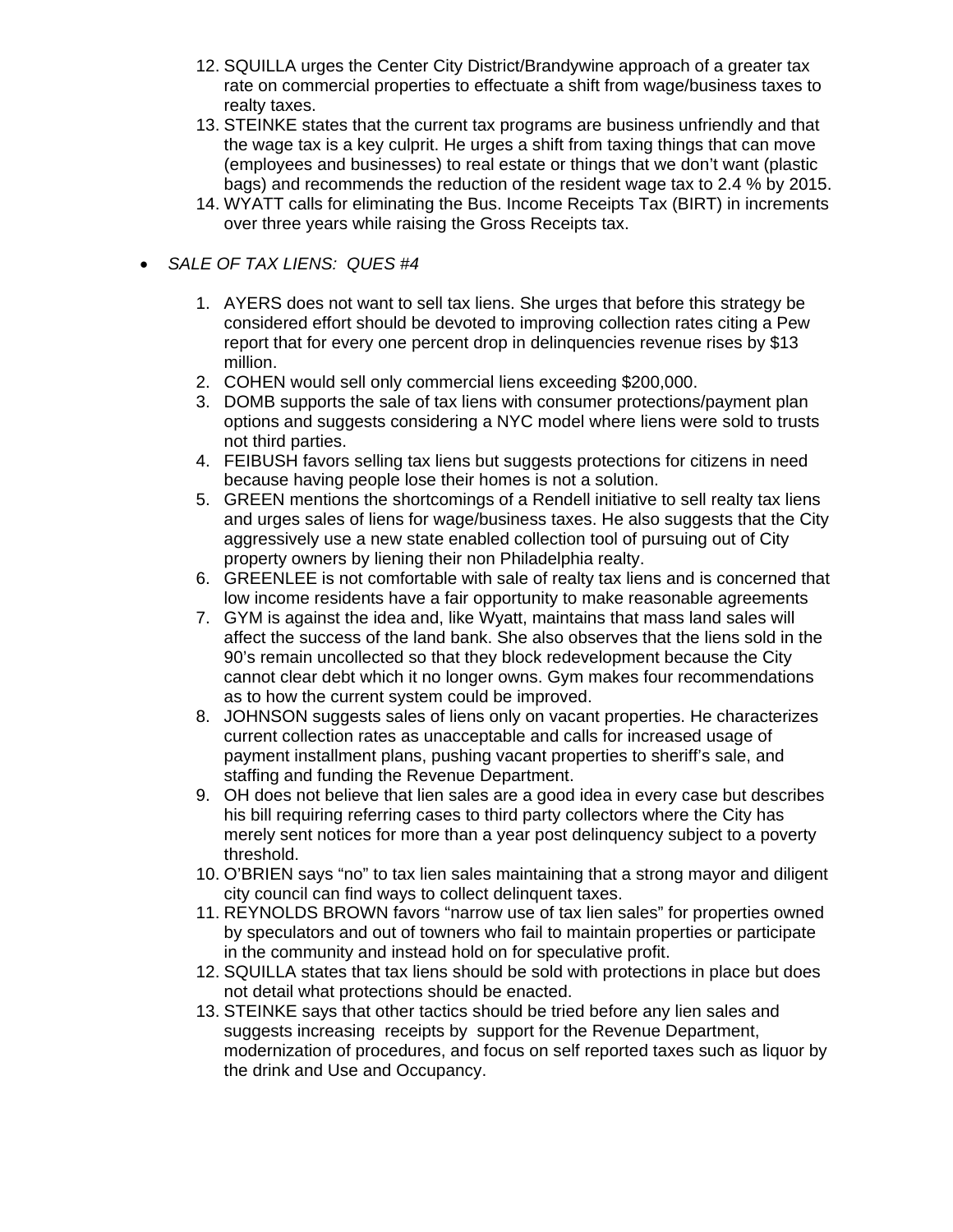- 14. WYATT is against the sale of realty tax liens and shares Gym's concerns that this strategy could impair the Land Bank's abilities. He urges that the City create a collection system that is predictable and certain with timetables.
- *SHOULD COUNCIL HAVE HELD HEARING ON THE PGW SALE? QUES # 5* 
	- 1. **ELEVEN YES, COUNCIL SHOULD HAVE HELD A PGW HEARING**:AYERS,COHEN, DOMB, FEIBUSH, GREEN,GYM,JOHNSON, O'BRIEN, SQUILLA ("I am always in favor of hearings"), STEINKE, WYATT.
	- 2. **THREE NO, COUNCIL SHOULD NOT HAVE HELD A HEARING;** GREENLEE: "I think Council handled the PGW situation correctly". OH: The reason why Council did not hold a public hearing is that not one member believed in the sale enough to advocate for it and Council should not use its limited time examining issues it does not believe in. REYNOLDS BROWN; "Narrowly no . . . the deal as presented should (not) have received a hearing".
- *ELIMINATING COUNCIL APPROVAL OF LAND BANK SALES: QUES # 9* 
	- 1. AYERS: Council's right to approve should remain to protect the public interest and improve community input.
	- 2. COHEN would amend the ordinance for community based/controlled projects but not for private developments that might clash with community needs.
	- 3. DOMB says eliminate the provision but ensure a clear public approval process permitting community comment/input.
	- 4. FEIBUSH says he would not vote against the Council approval provision but then urges that city owned vacant property in the 2<sup>nd</sup> District be sold or gifted for green space or community use.
	- 5. GREEN asserts that under the Charter no City property can be acquired or sold without Council approval.
	- 6. GREENLEE writes that Council is elected by the citizens and understands community needs so that Council involvement should be retained.
	- 7. GYM does not answer the question and instead observes that the legislation passed by compromise and hopes that as the Land Bank starts running it can build trust in Council and with other stakeholders so that its procedures can then be reconsidered.
	- 8. JOHNSON asserts that Council approval of the sale of City owned land provides an important check on unelected bureaucrats. Johnson is however dissatisfied with the pace of City land sales and suggests that large assemblages be targeted for sale, that the Land Bank operation be fully funded, and that its operations be centralized.
	- 9. OH believes that if a land sale negatively impacts an individual or neighborhood they should be able to speak with their District Council members.
	- 10. O'BRIEN The Land Bank is in its infancy so that it is too soon to tinker with the present configuration.
	- 11. REYNOLDS BROWN Council approval of Land Bank sales is necessary for transparency, community involvement and a public forum.
	- 12. SQUILLA Council involvement is necessary because "We are the last step to protect the community".
	- 13. STEINKE favors a way for having neighborhood groups provide input via Council control but recommends that, at least until the Land Bank procedures